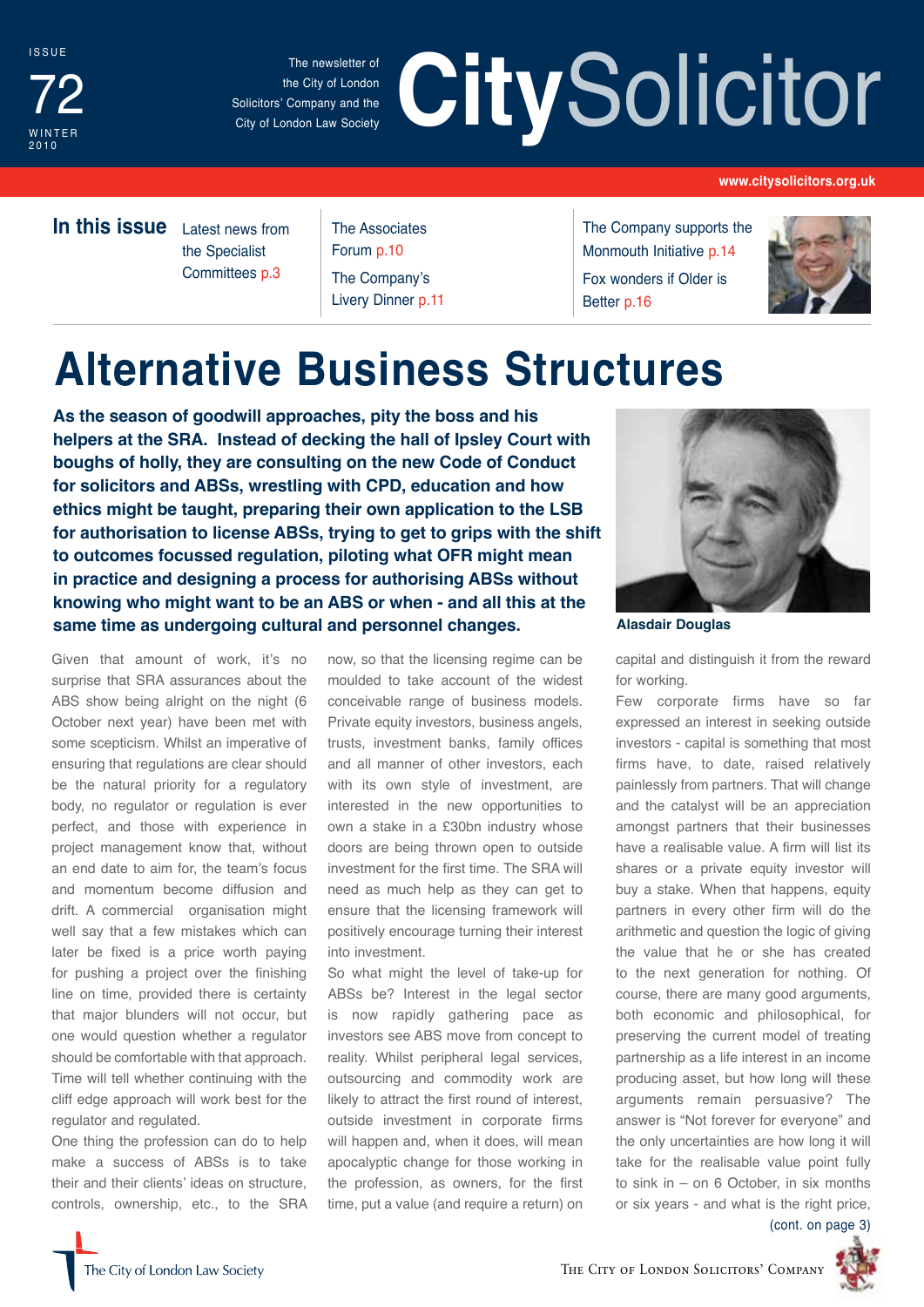#### **City**Editorial

Winter seems to have come early this year, but not too early for your editorial team and this Winter edition of CitySolicitor. We have happily received positive feedback about our redesign, and are delighted that it meets your expectations. Now that we have a handsome exterior, I still continue my quest for valuable copy to boost the interior. I unashamedly make my annual appeal for the continued submission during the forthcoming year of newsworthy items, interesting articles and controversial expositions.

In this edition, we review two of the Company's signature social events, its participation in the Lord Mayor's Show, and the annual Livery Dinner. The annual Lord Mayor's Show is one of the most spectacular of all City traditions, and the Company has been an enthusiastic and colourful participant every year for over 25 years. The City profession is greatly enhanced by its participation in such events, and City solicitors have a unique opportunity, at least for a day, to put a smile on the face of London. Well done to the organisers – a full colour tribute appears inside.

This year's Livery dinner at the Haberdashers Hall was well attended and, as usual, a smooth, elegant and highly enjoyable event. We constantly treasure our continued involvement in and support of the City Livery.



On the professional side, we once again commend to readers the work of the professional committees, described in Robert Leeder's report, and especially in the individual committee reports. In particular, the Professional Rules and Regulation Committee looks likely to be fully occupied next year, as forecast by Alasdair Douglas on our front cover. A clear case of "watch this space…"

It remains, finally, for the Editorial Board sincerely to pass to all of our readers our compliments of the season, and to wish you all a happy and successful 2011.

*John Abramson, Editor, Chartis*

#### **Clerk to the Company & Secretary of the City of London Law Society**

#### **Neil Cameron**

4 College Hill, London EC4R 2RB Tel +44 20 7329 2173 Fax +44 20 7329 2190 mail@citysolicitors.org.uk

#### **Editorial board**

#### **John Abramson**

30 Fenchurch Street London EC3M 3BD Tel +44 20 7954 8525 Fax +44 20 7954 8961 john.abramson@ chartisinsurance.com

#### **Elizabeth Thomas**

4 College Hill, London EC4R 2RB Tel +44 20 7329 2173 Fax +44 20 7329 2190 mail@citysolicitors.org.uk

#### **Copy deadlines 2011**

Spring 26th February Summer 3rd June Autumn 16th September Winter 18th November

#### **City of London Law Society – Committee Members**

**President** The Master

**Chairman** † D.A. McIntosh, QC (Hon)

**Secretary** N.A. Cameron

**Administrator** Mrs E.J. Thomas, B.A.

**Policy & Committees Co-ordinator** R.S. Leeder

† Ex-officio as members of the Council of The Law Society

**www.citysolicitors.org.uk**

**Committee** † CHAIRMAN PRESIDENT † P. Barnes † S.W. Davis † C. Digby-Bell Miss S. Hawes N.M.L. Hughes V.T. Keaveny C. Martin † Miss C. McConnell A.G. Murray-Jones Ms J.C. Palca Miss K.D. Richardson M.C. Roberts, B.A Ms C.F. Usher M.A. Webster Alderman J.R.C. White T.D.

#### **City of London Solicitors' Company – Court of Assistants**

**Master** Alderman D.H. Wootton

**Senior Warden** Alderman J.R.C. White, T.D.

**Junior Warden** M.C. Roberts, B.A.

**Stewards** V.T. Keaveny Alderman & Sheriff Mrs C.F. Woolf, C.B.E.

**Full Assistants** Past Master N.C.C. Bamping, LL.B. Past Master Miss K.D. Richardson, M.A.

Past Master W.J.L. Knight Past Master Ms A.L. Marks Past Master Alderman Sir David Lewis I.C.S. Morpeth J.M. Abramson N.M.L. Hughes D.A.McIntosh, QC (Hon) Dame Janet Gaymer, QC (Hon), C.B.E.

**Additional Assistants** D. Thomas Professor J.R. Salter

**Ex-Officio Assistants**

**Past Masters** J.H. Snaith P.J. Purton, O.B.E., L.M.R.T.P.I. D.F. Gray, M.A. E.P.T. Roney, C.B.E.,M.A. Sir Max Williams M.H. Sheldon, C.B.E.,M.A. K.S.G. Hinde, O.B.E., T.D.,M.A. J.A.E. Young, LL.B. D.L. Biddle, M.A. R.H.V. Dixon, M.A. J.A. Rowson Sir Christopher Walford, M.A., D.C.L. His Hon. Harvey Crush S.N. Beare, M.A., LL.B. W.L. King, M.A. J.F. Avery Jones, C.B.E.,M.A., Ph.D., LL.M. R.D. Fox, M.A. M.R. Mathews, M.A. Alderman Sir Robert Finch M.J. Cassidy, C.B.E., B.A.,M.B.A., Dep. J.E. Hume Past Master B.J. Greenwood, LL.B. Past Master A.J.C. Collett, LL.B.

**Clerk** N.A. Cameron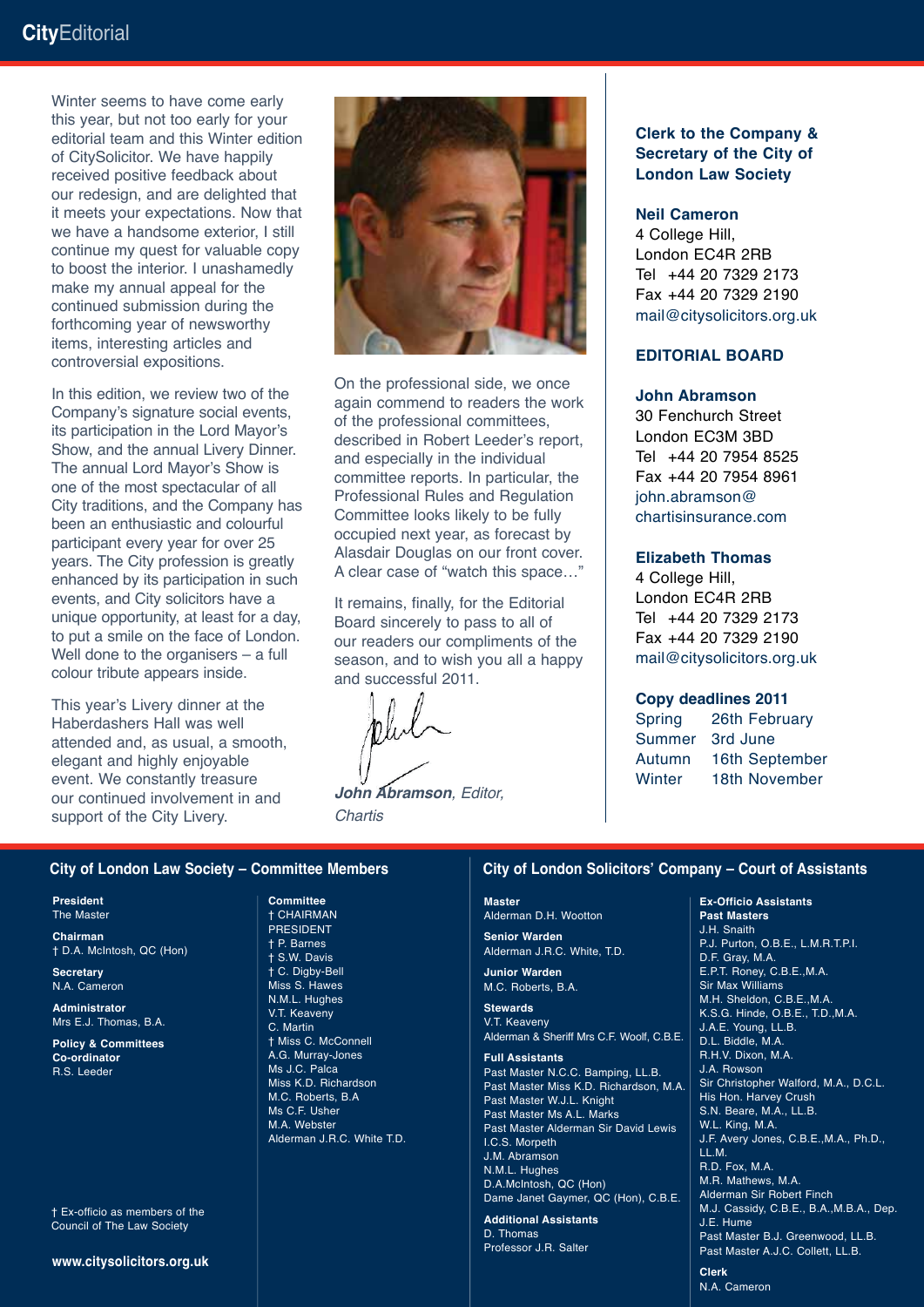#### **Dates for 2011**

#### **The City of London Solicitors' Company**

#### **Thurs. 6th Jan.**

**General Purposes Committee**, at the Company's offices at 4 College Hill, EC4 at 5.00p.m.

#### **Tues. 1st Feb.**

**\* Court meeting** at 4.30 p.m. followed by Court/Committee of the City of London Law Society/Chairmen of Committees/Liverymen Dinner at 6.45 p.m. L

#### **Mon. 7th Mar.**

**General Purposes Committee,** at the Company's offices at 4 College Hill, E.C.4. at 3.30 p.m.

#### **Mon. 7th Mar.**

**Inter-Livery Duplicate Bridge Competition** at Drapers' Hall, Throgmorton Street, E.C.2.

### **Mon. 21st Mar. \* Court meeting** at

**Tues. 29th Mar. Banquet,** Mansion House, at 6.45 p.m. Liverymen, Freemen & Guests. E or D.

#### **Fri. 1st April United Guilds' Service,**  St. Paul's Cathedral at 1.30 a.m. followed by lunch at Butchers' Hall,

Bartholomew Close, EC1. Liverymen. **Mon. 16th May**

**Court meeting** at 5.30 p.m. **Annual Service** at 6.30 p.m. H.M. Tower of London, followed by Reception/Supper at Trinity House. Liverymen, Freemen & Guests. L.

#### **Wed. 18th May Inter-Livery Clay Shoot,**  Holland & Holland, Northwood, Middlesex.

**Thurs. 19th May Inter-Livery Golf Prince Arthur Cup.**  Walton Heath.

#### **Mon. 13th June**

**Court meeting** at 4.30 p.m. Annual General Meeting and Champagne Reception at 5.30 p.m. at Tallow Chandlers' Hall, Dowgate Hill, EC4. Liverymen & Freemen

**Wed. 15th June**

**Legal Charities Garden Party,** Lincoln's Inn <del>. arty,</del><br>Fields

#### **Fri. 24th June Election of Sheriffs, Guildhall, noon.**  venue to be arranged. Liverymen.

**Tues. 28th June Wine Tasting** at 6.30 Hall, Dowgate Hill, EC4. Guests.

#### **Tues. 6th Sept. General Purposes Committee** at the Company's offices at College Hill, EC4 at

**Thurs. 8th – Sun. 11th Sept. CLSC Champagne** 

**Tour to Reims (Details** to follow) Liverymen, Freemen and Guests.

### **Thurs. 22nd Sept. \* Court meeting** at

**Thurs. 29th Sept. SOLACCSUR Golf Day.**  Walton Heath Golf Club. Details available from the Clerk.

#### **Mon. 3rd Oct. General Purposes**

**Committee, at the Company's** offices at 4 College Hill, EC4 at 5.00 p.m.

#### **Thurs. 3rd Nov.**

**General Purposes Committee,** at the 4 College Hill, EC4 at 5.00 p.m.

**Sat. 12th Nov. Lord Mayor's Show. Mon. 21st Nov.** 

**\* Court meeting** at 11.00 a.m. followed by luncheon at 1.00 p.m.

#### **Tues. 29th Nov.**

**Livery Dinner,**  Carpenters' Hall. Throgmorton Avenue, EC2 at 7.00 p.m. Liverymen & Guests. D.

#### **The City of London Law Society**

#### **Wed. 23rd Feb.**

**† Committee of the City of London Law Society** at 11.00 a.m. **† Carvery Lunch** at

#### **Wed. 6th April**

**† Committee of the City of London Law Society** at 11.00 a.m. **† Carvery Lunch** at

#### **Mon. 13th June**

**Annual General Meeting and Champagne Reception**  at 6.00 p.m. at Tallow Chandlers' Hall, Dowgate Hill, EC4.

#### **Wed. 15th June**

**† Committee of the City of London Law Society** at 11.00 a.m. **† Carvery Lunch** at 1.00 p.m.

#### **Wed. 21st Sept.**

**† Committee of the City of London Law Society** at 11.00 a.m. **† Carvery Lunch** at 1.00 p.m.

#### **Wed. 30th Nov.**

**† Committee of the City of London Law Society** at 11.00 a.m. **† Carvery Lunch** at 1.00 p.m.

#### **\* At Cutlers' Hall, Warwick Lane, EC4. † At Butchers' Hall, Bartholomew Close, EC1.**

**For the assistance of members, the dress for evening functions is indicated in the programme as follows:**

- **E Evening Dress (white tie)**
- **D Dinner Jacket (black tie)**
- **L Lounge suit**

the latter point being complex and multi-layered because of the conflicting interests of old and young partners, those yet to be partners and so on, as well as being driven by the difference between the rates of capital gains and income tax.

The profit growth enjoyed by corporate firms over the last couple of decades under a benign income tax and pension contributions regime is unlikely to be repeated over the next twenty years. We can therefore be sure that the prospect of a shorter road to turning a firm's goodwill to account will prove too tempting for some to resist. The SRA will have to be ready for the new world of capitalism.

*Alasdair Douglas is a consultant at Travers Smith and a member of the City of London Law Society's Professional Rules and Regulation Committee*

#### **Land Law Committee**

We have continued with our regular meetings and have been progressing a number of initiatives and consideration of current issues:

- We have reached agreement with the Construction Law Committee on the promotion of an initiative to encourage the use of Third Party Rights in development documentation rather than the traditional approach of collateral warranties.
- We have continued to work up a standard form of service charge compliant with the Code. We have liaised with the RICS in their reconsideration of the Code and our initiative has been welcomed by the RICS.
- We continue to monitor the changing requirements of the CRC Energy Efficiency Scheme and await further developments.
- Again in conjunction with the Construction Law Committee, we have identified potential traps for all parties in connection with the insurance of tenants' fitting out or refurbishment works, particularly in a multi-let building. Whilst there is no universal or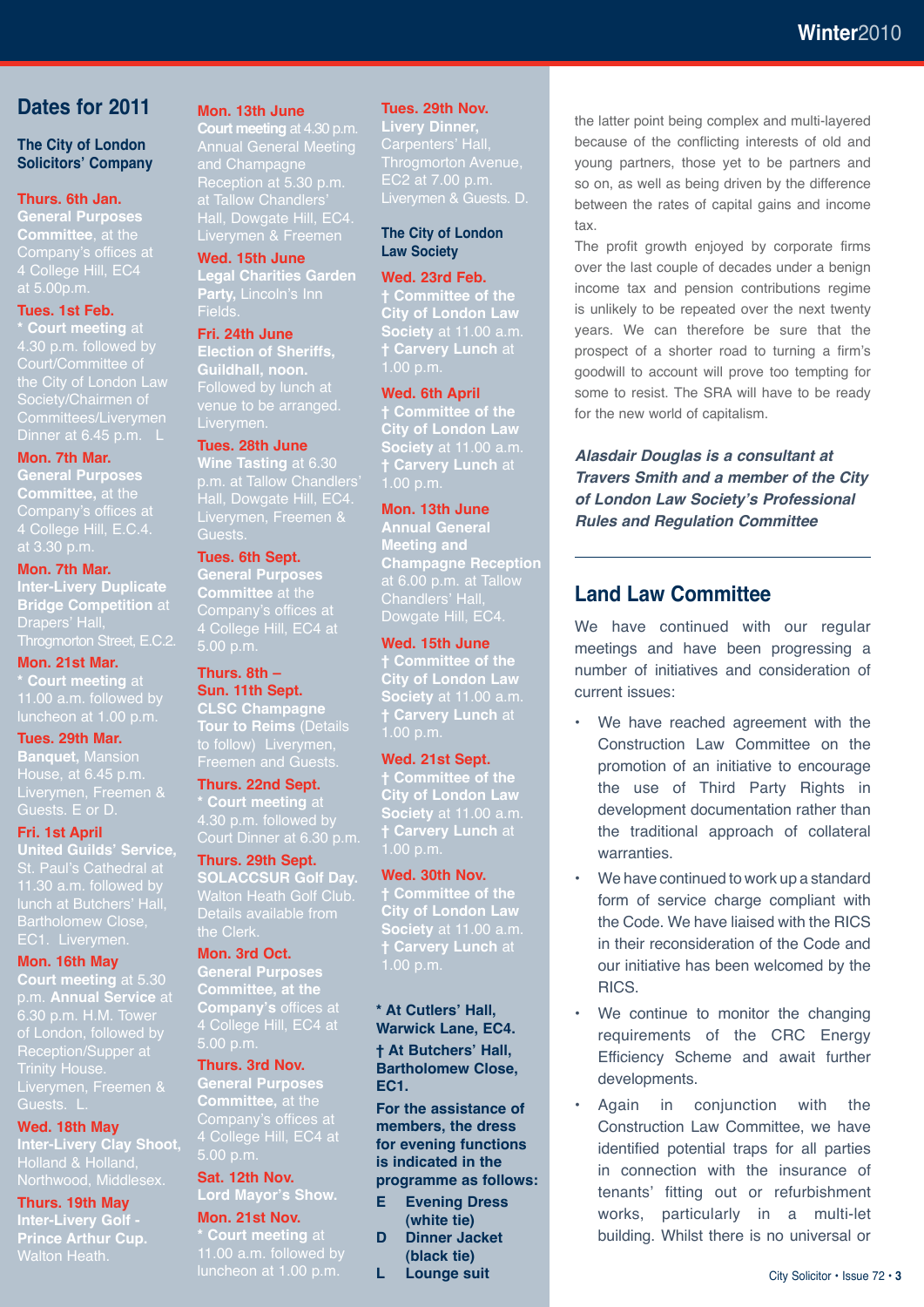simple solution to the insurance needs of the parties in these circumstances it is important that the issue is addressed before the commencement of works.

It is now some four years since the Sixth Edition of the Certificate of Title was produced by the Committee and we will be undertaking a review of this in the first half of 2011 with a view to producing an updated edition of the Certificate. We are taking soundings on the form of the Certificate both within the Committee and from the Professional Support Lawyers. We would welcome comments from any other interested parties.

*Nick Brown, Chairman, CMS Cameron McKenna LLP*

#### **Company Law Committee**

The Company Law Committee meets every other month to discuss current developments in Company Law, regulation and practice. The minutes of the Committee can be found on the City of London Law Society website. Between meetings, working parties of the Committee are formed to respond to consultations on issues of interest or to prepare guidance or other documents likely to be useful to our members in practice. Details of some of our recent work are provided below.

#### **Bribery Act**

The Committee, together with the Commercial Law Committee of the CLLS, made a response to the Ministry of Justice's ("MoJ") consultation dated 14 September 2010 in which the MoJ asked for views on its draft guidance produced pursuant to section 9 of the Bribery Act 2010.

The Committee welcomed the Six Principles for Bribery Prevention set out in the draft statutory guidance as being appropriate and helpful insofar as they went. However,

the Committee suggested that a seventh principle of Proportionality be added. It also criticised the draft guidance for confining itself to a high level discussion over principles and failing to provide any guidance on procedures as such.

Among other comments, the Committee proposed that:

- consideration should be given to whether the MoJ can assist commercial organisations by setting out certain categories of "minimum" procedures that all organisations, regardless of size, ought to have in place;
- the quidance regarding Principle 3 (Due Diligence) should be expanded so as to make it clear that "adequate procedures" does not require an organisation to conduct anti-corruption due diligence in respect of its entire supply chain.
- the quidance regarding Principle 4 (Clear, Practical and Accessible Policies and Procedures) should provide more detail (with examples) as to how a commercial organisation should determine what constitutes a person or entity over which it has "control", as well as guidance on whether commercial organisations will be expected to report incidents of bribery it uncovers in relation to other commercial organisations or individuals.

#### **Financial Regulatory Reform**

The Committee made a submission to HM Treasury's consultation on the new approach to financial regulation. The submission was primarily motivated by the concern that the proposal to separate the UKLA from the regulator with primary responsibility for the regulation of the capital markets, and to combine it with the FRC, would risk a reduction in the efficiency of UK market regulation

and the capacity of the system to respond to future crises.

The Committee made the following points, among others:

- there would be a loss of synergy and effectiveness if the UKLA, as regulator of primary market activity, were separated from the regulator of secondary market activities (the CPMA);
- there would be very little overlap or synergy between the work of the UKLA and the FRC; and
- a sidelined UKLA would have a weaker voice in communicating the UK's views on primary market regulation issues to the ESMA, where the UK will have only one seat

Since the making of the submission, it has been announced that the UKLA will be part of the CPMA, and not combined with the FRC.

#### **Review of Certain Aspects of the Regulation of Takeover Bids**

The Takeover Joint Working Party of the City of London Law Society Company Law Sub-Committee and the Law Society of England and Wales' Standing Committee on Company Law (the "Working Party") made a submission in relation to the Takeover Panel Consultation Paper 2010/2.

Among other points made in the paper, the Working Party:

- advised that there would be considerable difficulties in implementing the proposal to increase the acceptance threshold for takeover offers from 50% plus one share to a higher threshold, and the proposal to disenfranchise shares which were acquired during the offer period;
- stated that, in the view of some of its members, amendments could be made, or a Practice Statement usefully issued,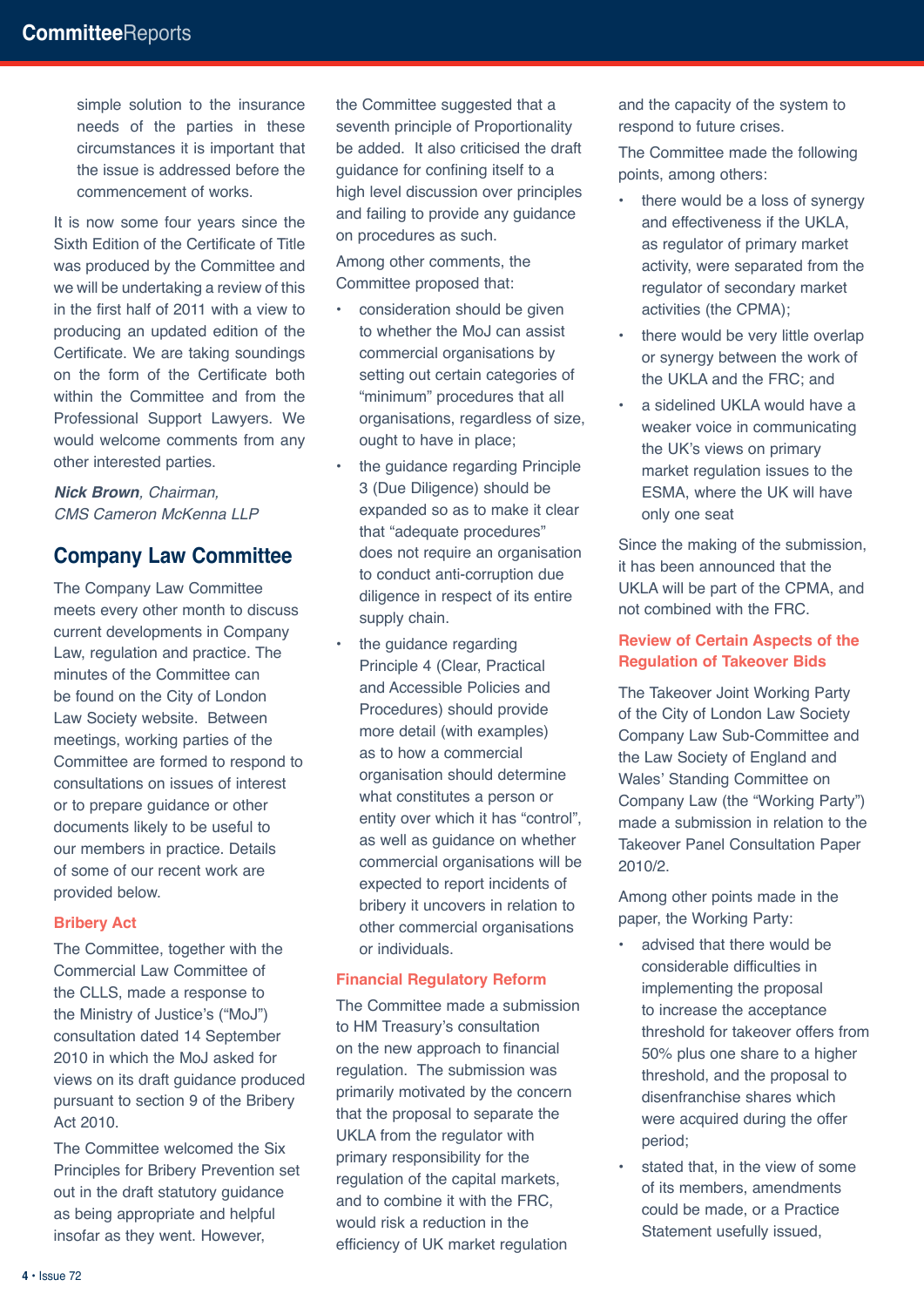so as to make clear(er) that the Takeover Code does not place any limitations on the considerations to which the board of the offeree company may have regard, in deciding whether or not to recommend acceptance of an offer;

- did not support the proposal of separate independent advice for offeree company shareholders;
- did not support the proposal that "put up or shut up" deadlines should be standardised, applied automatically or generally shortened; and
- said that most members would not support a proposal that inducement fees at the current levels be prohibited, on the basis that in many circumstances the offeror would not be prepared to make an offer without such a fee and so they facilitate shareholders receiving an offer.

The Takeover Panel published its conclusions on 21 October 2010 in Panel Statement 2010/22.

The Committee also submitted a response to the ICSA Review consultation on the Higgs Guidance.

All the submissions referred to above can be viewed on the CLLS website.

*William Underhill, Chairman, Slaughter and May*

#### **Competition Law Committee**

Competition Law Committee has had a full work programme this last quarter. As reported in the last issue, the Committee formed a Working Group to comment on the Coalition Government's proposed amalgamation of the Competition Commission with the Office of Fair Trading and certain other aspects of UK Competition Law reform. The Competition Reform Working Group is chaired by Michael Grenfell (Norton Rose LLP) and comprises Antonio Bavasso (Allen & Overy LLP), Robert Bell (Speechly Bircham LLP), Howard Cartlidge (Olswang LLP), Nicole Kar (Linklaters LLP), Margaret Moore (Travers Smith LLP), Nigel Parr (Ashurst LLP) and Alex Potter (Freshfields Bruckhaus Deringer LLP).

The Group continued to meet this quarter under Michael's able chairmanship and it drafted, and in early November submitted, a paper to the Department of Business, Innovation and Skills ("BIS") setting out its thoughts on legal and practical implications of various reforms to the UK competition regime currently being contemplated by Ministers. Members of the Group were concerned that changes to the current institutional framework should preserve some of the benefits of the current system e.g. enabling "a fresh pair of eyes" to review cases thereby avoiding confirmation bias and giving business people the opportunity to be heard directly by senior decision makers (as happens currently with hearings before the Competition Commission). It was crucial to ensure business confidence in Competition Law enforcement was not sacrificed for short term efficiency benefits.

The Group held a meeting with senior competition policy officials in BIS in mid-November to discuss the Group's paper and, more generally, possible reforms of the system. Early indications suggest that the Government share many of the Group's concerns and we are continuing to assist BIS in helping to formulate Government proposals. A full consultation on the Government's proposed reforms is expected in February next year and the Group again is planning to comment.

The Committee also formed a Joint Working Group on Land Agreements with the CLLS Land Law Committee



under the chairmanship of Margaret Moore (Travers Smith LLP). The other members of the Group are Robert Bell (Speechly Bircham LLP), Howard Cartlidge (Olswang LLP), Michael Grenfell (Norton Rose LLP), Michael Heighton (CMS Cameron McKenna LLP), Anthony Judge (Travers Smith LLP), Dorothy Livingstone (Herbert Smith LLP) and Mark Rees-Jones (Clifford Chance LLP).

The OFT published for public consultation its draft guidance on the application of the Competition Act 1998 to Land Agreements. This was in response to the repeal of the Competition Act 1998 (Land Agreements Exclusion and Revocation) Order 2004 in June this year. The effect of the repeal will be to apply full competition scrutiny for the first time to Land Agreements as from April 2011.

The Land Agreements Joint Working Group has met to discuss the OFT Guidelines and has also held a meeting with the OFT in November to discuss how their guidance could be improved. The Group felt that the guidance in its present form is not sufficiently clear and practical for the intended target audience (e.g. property professionals and real estate lawyers rather than competition lawyers). Of particular concern to the Group was the transitional arrangements and their consistency with the Groceries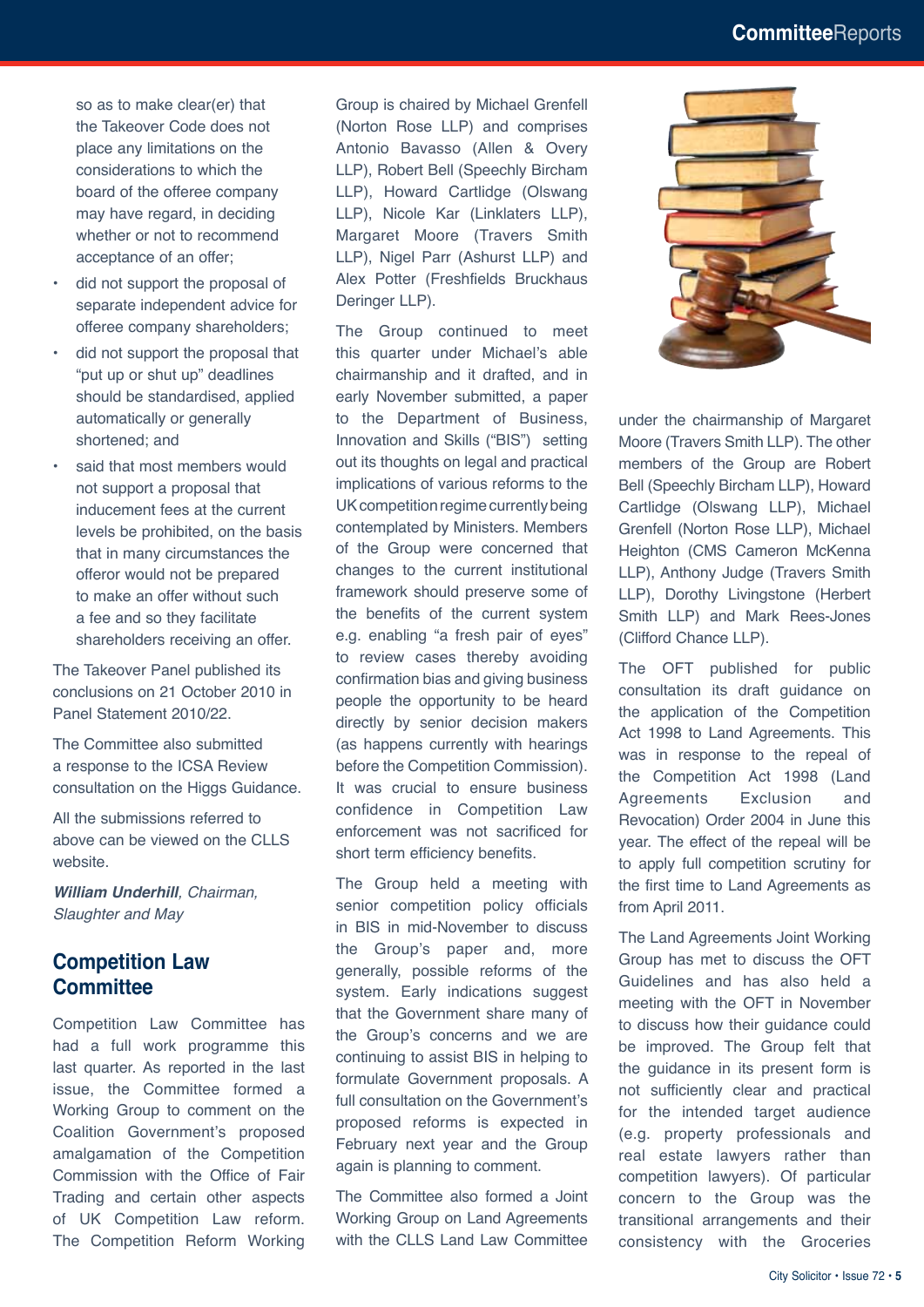#### **Committee**Reports

Market Investigation (Controlled Land) Order 2010 and better guidance on how the rules relating to severability for any unlawful restrictions would be enforced in the context of Land Agreement.

There was also support among members of the Group to lobby BIS to consider whether to issue a block exemption for land agreements under their powers under Section 9 of Competition Act 1998. The Group proposes to submit detailed comments to the OFT on its draft Guidance in the near future.

I would like to thank Margaret for leading and continuing to coordinate the Joint Group's response to this OFT Consultation which runs until January 2011.

Members of the Competition Law Committee previously met the OFT in May of this year to discuss the OFT's proposed guidelines for Competition Act 1998 Investigation Procedures. The OFT recently published a copy of its draft guidelines for public consultation. William Sibree (Slaughter and May) took the lead in preparing a paper for the Committee in replying to the OFT's consultation setting out our general comments and views about what additional guidance would be useful. Areas highlighted for more detailed guidance were the settlement process, inspection of the OFT file and the circumstances in which the OFT would use Interim measures. On behalf of the Committee, I would like to thank William for all his hard work on the production of the paper.

The Committee expects a heavy work load in the New Year with the detailed proposals expected from Government on Competition reform and further developments on the Land Agreements Guidelines.

*Robert Bell, Chairman, Speechly Bircham LLP*

#### **Training Committee**

Looking back over recent weeks, the Training Committee's principal activity has been to prepare a Response to the SRA's Consultation on "LPC: Consultation on Policy on Accreditation of Prior Learning".

That Consultation was seeking views on the SRA's proposals to allow LPC students to claim credit against attendance only on the LPC for prior learning on equivalent courses. This would mean that, for example, students who had completed the Bar's equivalent of the LPC could apply to the SRA for a Certificate confirming part at least of their attendance on the Bar course could be treated as satisfying their obligations to attend the corresponding element(s) of the LPC. (The proposals were only aimed at giving credit against attendance on the LPC, not against sitting the relevant assessment(s).)

This proposal is designed to give some measure of assistance to, for example, barristers who are unable to obtain pupilage and so are not eligible to qualify as solicitors via the Qualified Lawyers Transfer Scheme (QLTS).

For that reason, the Committee's Response was broadly in favour of the principle underpinning the proposals but expressed concerns as to whether the proposals were supportive enough to encourage wide spread use of them.

The detailed response is available on the CLLS website. However, the fact that the proposals give exemption only from course attendance (and not any assessments), that the certificate from the SRA confirming the student is eligible for exemptions is not binding on any LPC provider and that there is no certainty as to the cost saving to the applicant meant the Committee anticipated many wouldbe applicants may view the benefit of the exemptions as being apparent than real.

The second area of activity for the Committee has been to keep a watching brief on the QLTS as it is implemented. The first of the assessments under the new Scheme will be run in January 2011 and so the cost of those assessments has now been announced. Unsurprisingly, the cost of the full suite of assessments is higher than the cost of the old QLTT exams. At the time of writing, there are few details available on the cost of any tuition programmes leading to the QLTS assessments. The Committee will be keeping a track of both the cost of going through this new process and the level of demand to do so from among lawyers working for member firms.

Looking forward, the Committee is currently working with the Professional Rules & Regulation Committee on a Response to the SRA's Consultation on "Architecture of Change Part 2 – The SRA's new Handbook" and that Response will be completed by the SRA's deadline of 13 January 2011.

In 2011, the most important task of the Committee will be to work on responding to the joint review by the SRA, the Bar Standards Board and ILEX Professional Standards of education and training. This will be a "root and branch" review of the "training continuum" from the undergraduate stage through to CPD.

At this stage, there is little detail on the proposals which may come out of the review. Therefore, the Committee will both respond to any consultations which are issued as part of the review as well as formulating views on behalf of the CLLS as to the best options for the future of legal education.

The Committee will keep member firms informed of developments on this front.

*Tony King, Chairman, Clifford Chance LLP*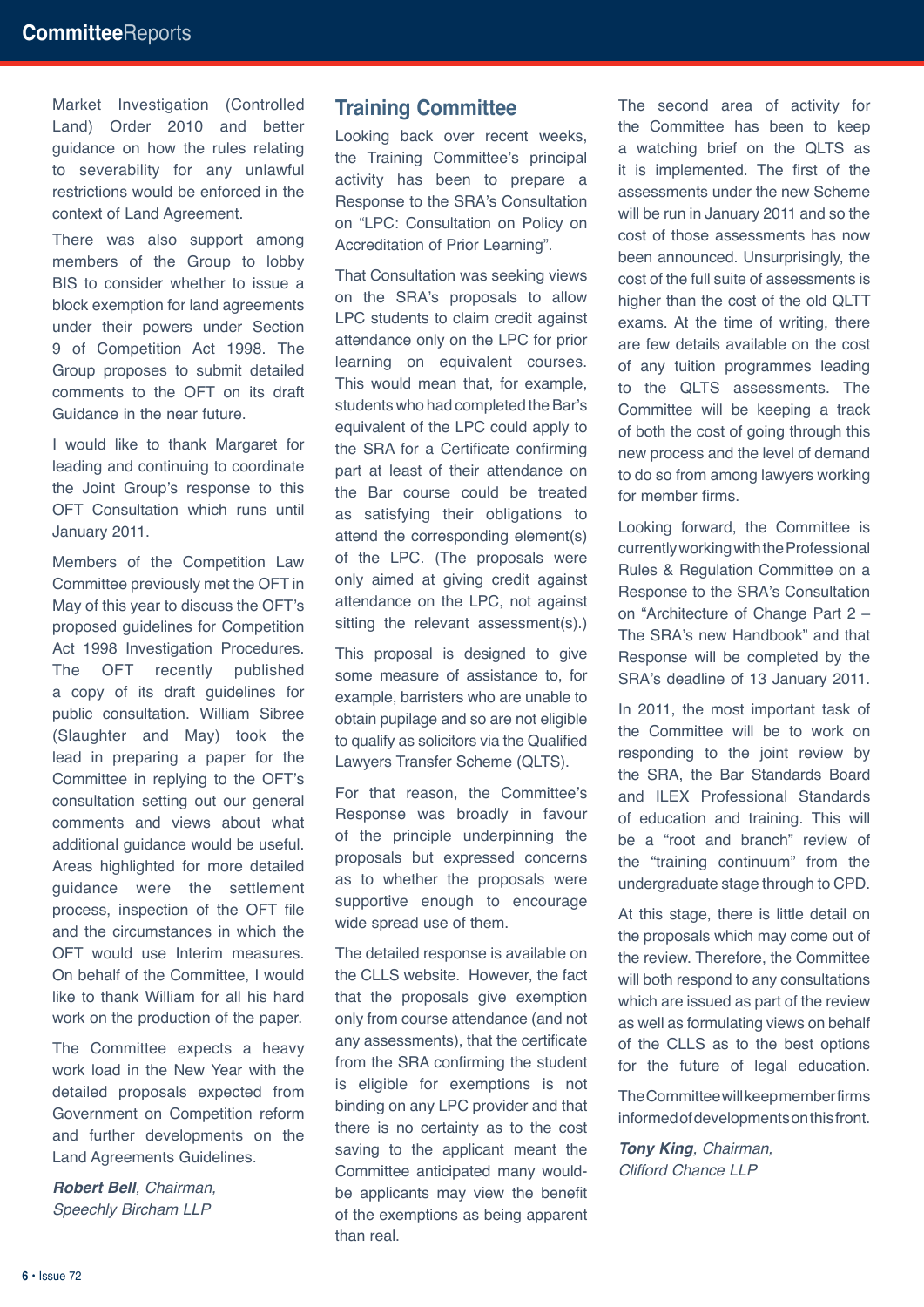

# **Policy and Committees Coordinator's Report**

#### **Brussels visit**

Members of the CLLS European Union Working Group (EUWG) (on this visit consisting of David McIntosh, Stephen Denyer (Allen & Overy) and Richard Fleck (Herbert Smith) visited Brussels again on 29th & 30th November to discuss various issues relating to improving multijurisdictional practice in the Internal Market. The visit was further to the publication of Professor Lee's paper "Liberalisation of Legal Services in Europe: Progress and Prospects", which was commissioned by the CLLS in response to a request received from the Commission during a previous visit. A copy of Professor Lee's paper can be downloaded on the "BRASS" (The ESRC Centre for Business Relationships, Accountability, Sustainability and Society) website at http://www.brass.cf.ac.uk/uploads/Liberalisation.pdf. A further modified version of the paper has been published in Legal Studies magazine (Legal Studies, Vol. 30 No. 2, June 2010 pp. 186-207). (See also http://www.citysolicitors.org.uk/ FileServer.aspx?oID=816&lID=0 for a press release referring to the paper). The EUWG met with representatives from DG Competition, DG Internal Market and DG Enterprise & Industry, and visited the Joint Law Societies Brussels office.

#### **Second SRA Handbook consultation**

As mentioned in my report for the autumn edition, the SRA has produced a further consultation on the Handbook ("The Architecture of Change Part 2 - the new SRA Handbook - feedback and further consultation" (http://www.sra.org.uk/ sra/consultations/OFR-handbook-October.page)). The CLLS Professional Rules & Regulation Committee is again taking the lead in responding to the consultation. Responses close 13th January 2011. The Associates Forum, Land Law Committee and Training Committee may also be contributing to this response. (See the September e-briefing (http://www.citysolicitors.org.uk/ FileServer.aspx?oID=875&lID=0) for a summary of the paper.)

As mentioned previously, it is expected that the final Handbook will be published in April 2011, and that the first ABS will be licensed and the new Handbook will take effect in October 2011. See Annex J1 at http://www.sra.org.uk/sra/consultations/ OFR-handbook-October.page#download for the Implementation Timeline and http://www.sra.org.uk/solicitors/freedom-inpractice/new-handbook/authorisation-timeline.page for the ABS Authorisation Timetable.

#### "European Contract Law" Consultations

As mentioned in my previous report, the CLLS Committees have been considering the European Commission Green Paper "progress towards a European Contract Law for consumers and businesses" (see http://eur-lex.europa.eu/LexUriServ/

LexUriServ.do?uri=COM:2010:0348:FIN:en:PDF. Comments due: 31st Jan 2011) and the MOJ's "Call for Evidence on the European Commission's Green Paper about European Contract Law" (see http://www.justice.gov.uk/consultations/callfor-evidence-180810.htm. Comments due: 26th Nov 2010. See http://www.citysolicitors.org.uk/FileServer.aspx?oID=875&lID=0 for a summary of both papers) The CLLS response to the MOJ paper has been submitted and can be viewed at http://www. citysolicitors.org.uk/FileServer.aspx?oID=886&lID=0. Work is continuing on the response to the Green Paper.

In addition, some of the more recent consultations to which the Committees have responded have included:

BIS: "The Future of Narrative Reporting: a Consultation"

Civil Justice Council: "A Self Regulatory Code for Third Party Funding"

EC: "Corporate governance in financial institutions and remuneration policies"

FSA: CP10/19: "Revising the Remuneration Code"

HMT: "A new approach to financial regulation: judgement, focus and stability"; "Special administration regime for investment firms"; "A consultation on the implementation of EU Directive 2009/44/ EC on settlement finality and financial collateral arrangements"; "Taxation of foreign branches"; "Bank Levy: A Consultation"

HMT/HMRC: "Investment Trust Companies: A new tax framework"

ICSA: "The ICSA Higgs Review 2010 - An ICSA Policy Consultation"

Insolvency Service Consultation: "Proposals for a Restructuring Moratorium - a consultation"

Law Commission: "Consultation Paper No 195 (Overview) Criminal Liability In Regulatory Contexts"

MOJ: "Guidance about commercial organisations preventing bribery (section 9 of the Bribery Act 2010)"; "Call for Evidence on the European Commission's Green Paper about European Contract Law" (as above)

OFT: "Study into Advertising of Prices"

SRA: "Joint Advocacy Group - Consultation paper on proposals for a quality assurance scheme for criminal advocates"

(Details of the responses can be found on the respective CLLS Committee webpages via http://www.citysolicitors.org.uk/ Default.aspx?sID=18.)

#### *Robert Leeder, Policy and Committees Coordinator, CLLS*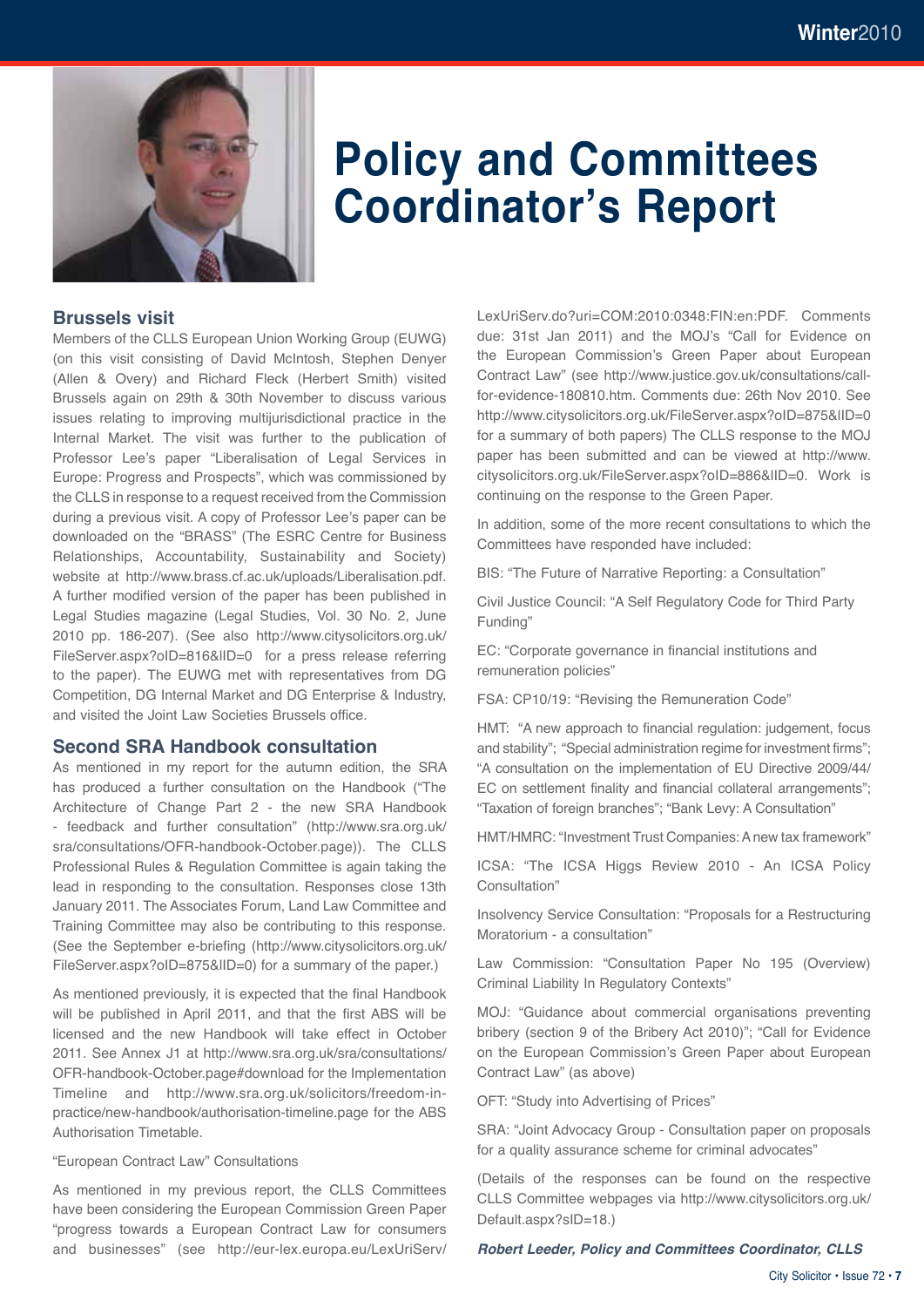### **Lord Mayor's Show 13th November 2010**

The City of London Solicitors' Company entered into the spirit of the Lord Mayor's Show with a colourful array of costumes depicting "The Necessities of Life". The Company was pleased to work with Harlesden-based Mahogany Carnival again this year, who provided spectacular costumes representing water, light, fire, shelter, food and justice. Our thanks go to them and everyone else who took part.

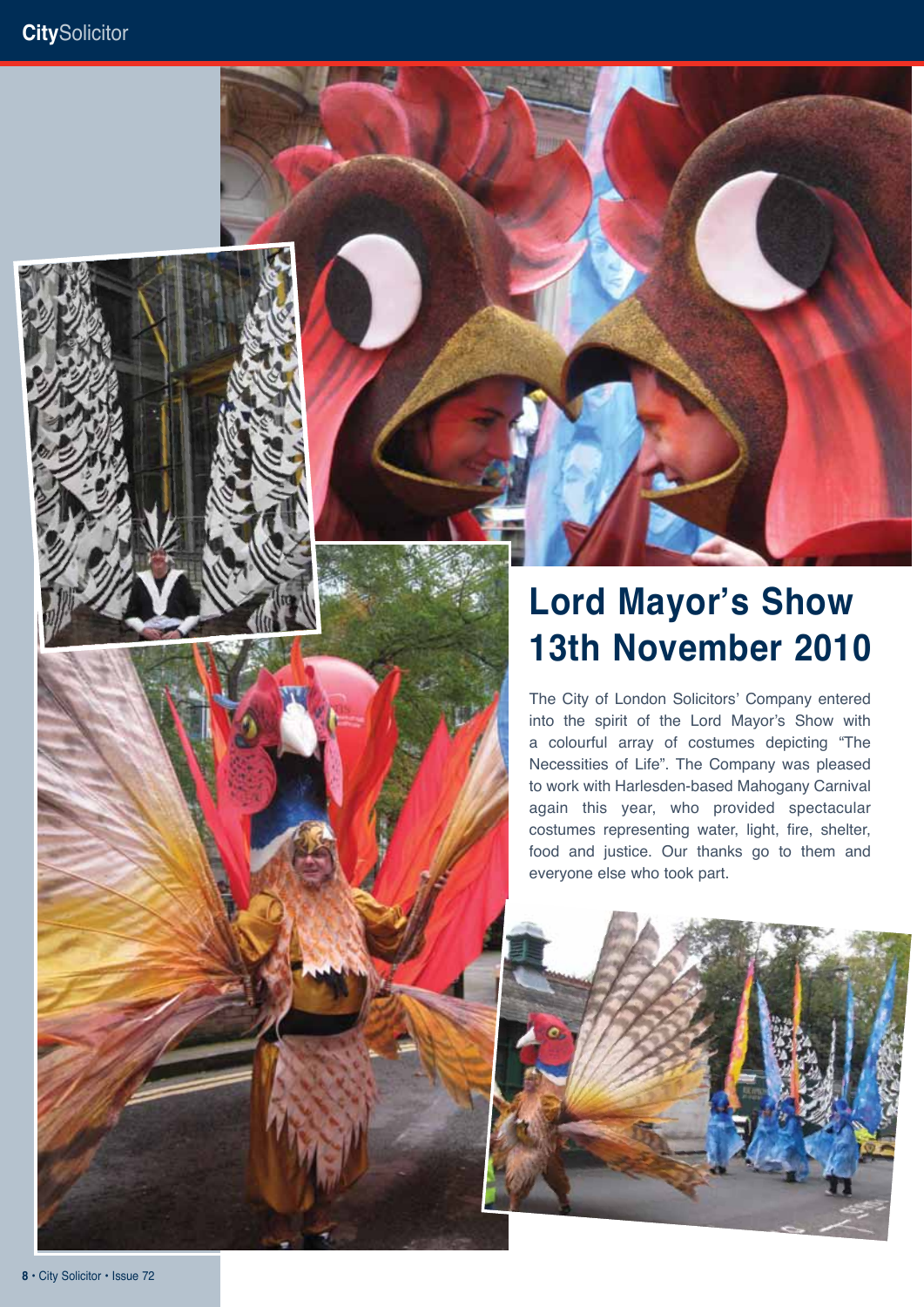

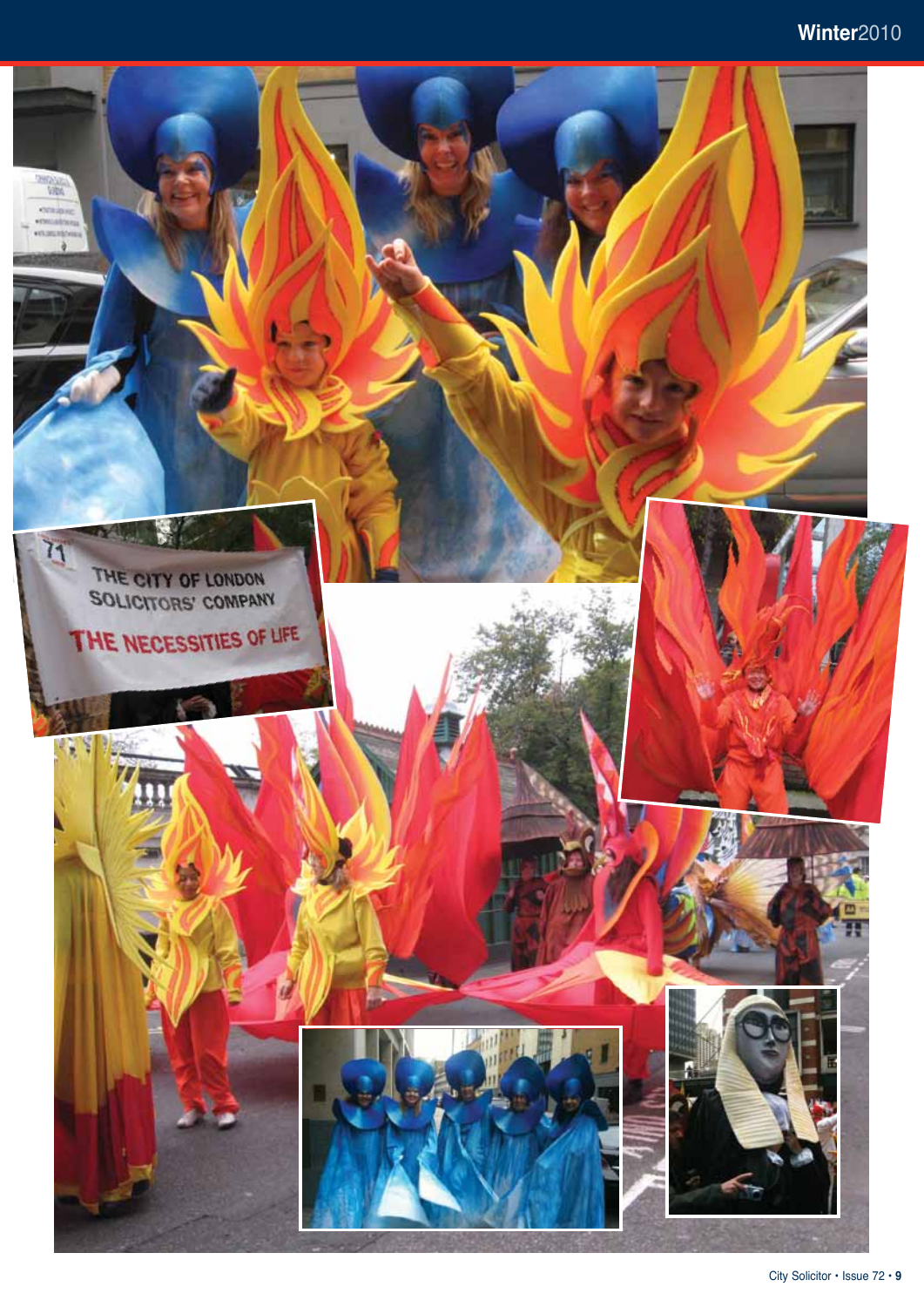

**Sarah Hawes, Interim Chair, Herbert Smith LLP** 

# **CLLS Associates Forum**

The CLLS Associates Forum (the "Forum") was formed in 2007 with the aim of representing the views of associates working within the CLLS Corporate Member firms. The Forum comprises 15 associates (of between 2 years and 12 years PQE) from some of the CLLS's Corporate Member firms.

The Forum's initial focus was on the Law Society's then ongoing "Great Quality of Life" debate. The Forum submitted a response to the debate, which made suggestions as to the minimum steps law firms should be taking in order to optimise their associates' work life balance. Subsequent to making a submission to that consultation, during 2008 and 2009 the Forum extensively considered and refined its thoughts regarding best practice in staff retention and job satisfaction. This resulted in a set of best practice recommendations which have recently been circulated to CLLS Corporate Member firms via their Senior Partners.

The recommendations address issues such as communication with associates, flexible working practices, formal performance reviews, transparency of career path,

intangible benefits and management. The recommendations contain what the Forum considers to be "best practice" – the Forum appreciates that it may not be possible for all firms to comply at all times. Some of the CLLS Corporate Member firms already have in place policies and procedures which address many of the recommendations. However, the Forum believes that if firms want to be employers of choice and attract the best candidates, the recommendations should be seriously considered as standards to work towards. If you have any queries about any of the matters raised in the recommendations, or the Forum more generally, please contact Robert Leeder, Policy & Committees Coordinator at the CLLS, or Sarah Hawes, Interim Chair of the Associates Forum.

# **Black Solicitors' Network**



The City of London Law Society was delighted to co-host an event for the Black Solicitors' Network on 20th October at the offices of Clifford Chance. As well as marking Black History Month, the event celebrated the second anniversary of the Black Solicitors' Network City Group. It was also the first event of its kind held to encourage BSN members to join the City of London Law Society and the City of London Solicitors' Company.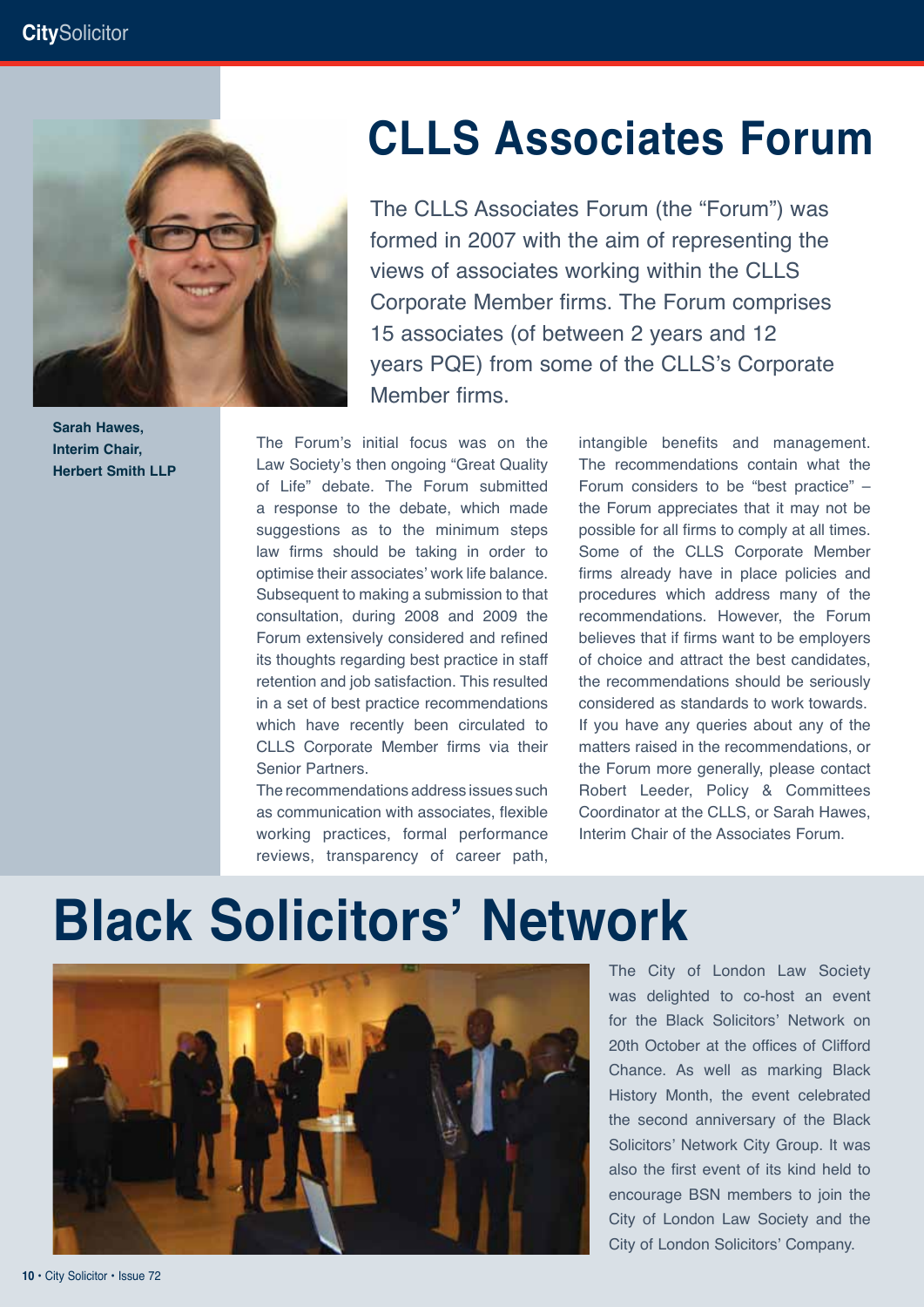

**Vincent Keaveny Liveryman**

### **The Livery Dinner at Haberdashers' Hall, November 2010**

The 2010 Livery Dinner was held on 25 November at Haberdashers' Hall in West Smithfield.

It was the first occasion on which the Company had held one of its two principal dinners at Haberdashers' since the new hall opened in 2002. It is a very striking modern Livery Hall, combing classical influences with many contemporary features and superb craftsmanship. The sense of light and space makes it a most attractive venue - it is a modern Hall that will wear very well over years to come. As the evening progressed we discovered that our debt to the Haberdashers' for their generous hospitality was more significant than is usual for a Livery Dinner. Unfortunately, our guest speaker, Baroness Buscombe, was unwell and unable to attend. Our host, the Master Haberdasher, George Pulman Q.C., kindly agreed to step in at short notice and delivered an excellent speech, no doubt to the great relief of our Master and Clerk. As it was Master Haberdasher's last night in the office of Master, we were especially fortunate that he had chosen to join us for our dinner. That he is a cousin of our Master's wife, Liz, may have played a small part in events!

The evening commenced with a champagne reception that was all the more welcome given the bitter cold of the evening. The Reverend Dr. William Beaver of the University Church, Oxford said the grace. He and our Clerk, Neil Cameron, worked together some years ago at NatWest. Could either of them have imagined how their paths would cross again in such different circumstances? A fine meal followed, with treacle cured salmon, a tender aged fillet of beef served with a truffle veloute and a flavoursome apple and blackberry trifle, rounded off by Welsh rarebit. The highlight of the wines served was the Chateau Langoa Barton 1999 from the Company's cellar. Delicious fruit, with a good structure and a long finish, made it a very appealing choice for the dinner. During the meal the Master took wine with four new Liverymen present and we enjoyed a Loving Cup.

After the Loyal and Civic toasts, our Junior Warden, Martin Roberts, proposed the toast to the guests. With 14 visiting Masters and a Prime Warden, along with the High Sheriff of Greater London, the Director of Army Legal Services and his Chief of Staff, the President of the City of Westminster and

> Holborn Law Society, the President of the Institute of Legal Executives and several other guests to mention, the challenge facing the Junior Warden was obvious but was overcome with panache. The Master Haberdasher then spoke, mixing some entertaining anecdotes from

his distinguished career at the Bar with

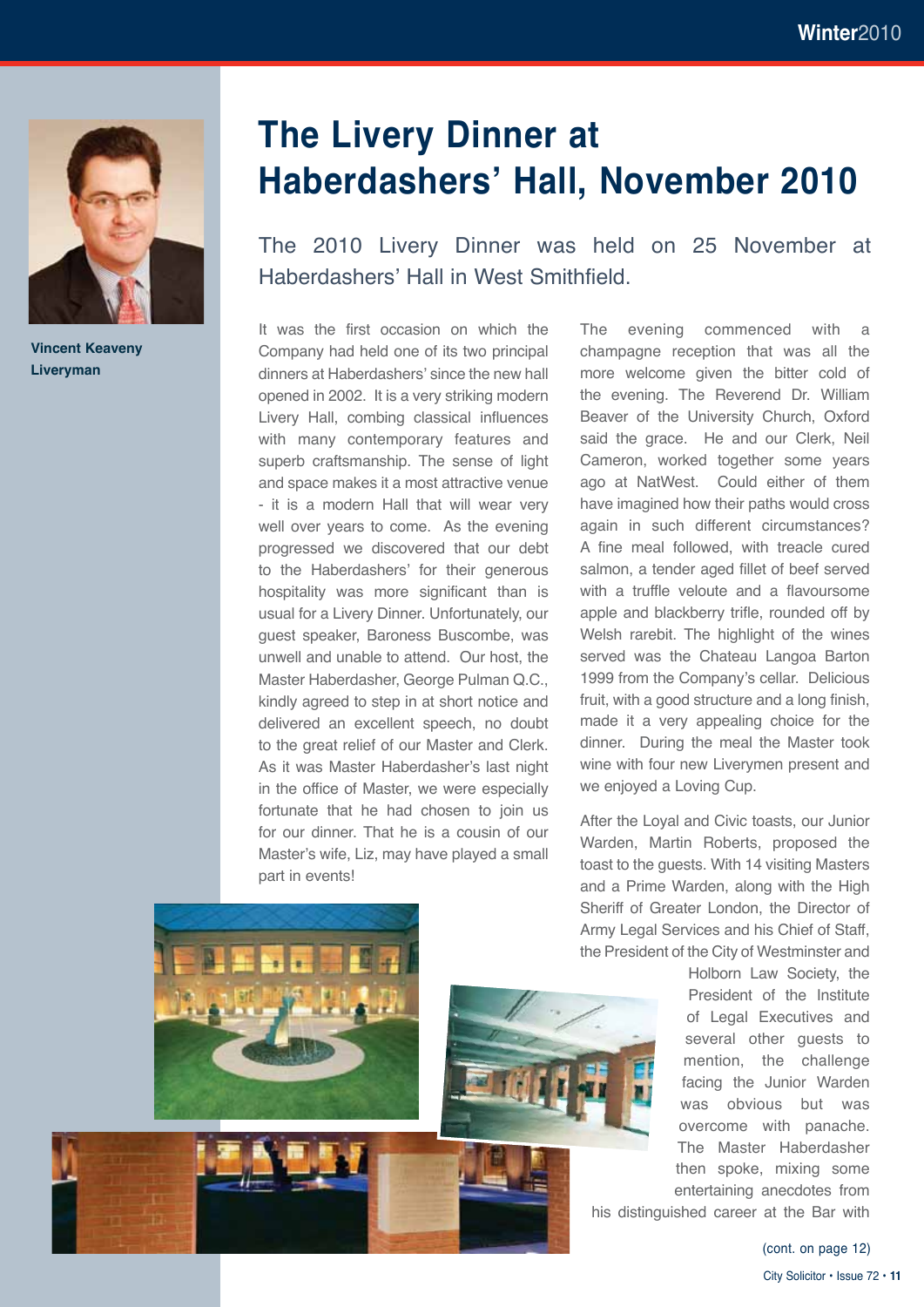#### (cont.from page 11)

an insight into the role the Haberdashers' Company plays in education through its support of 10 schools. He thanked the Solicitors' Company for its support of the Haberdashers' recent 'Monmouth Initiative', which involved placing pupils from various schools associated with the Haberdashers' in City firms for a day of work experience.

In response, our Master took up the theme of education and the role that Livery Companies can have in promoting ethical standards. He highlighted the importance of Livery Companies with common links working together, mentioning the involvement of our Company in the Financial Services Group

of Livery Companies that does so much to brief the Lord Mayor and Civic team on financial services issues. The Master made reference to a ceremony taking place at Haberdashers' at midnight to mark the end of Master Haberdasher's year in office, prompting some speculation around the tables as to what that mysterious ceremony might involve and what ordeals we might propose in the Solicitors' Company for our outgoing Masters! The Master closed by inviting all present to join him for a stirrup cup at the end of a very happy and enjoyable evening.

### **British Legal Awards**

The British Legal Awards, organised and sponsored by *Legal Week*, took place on 2 December 2010 at the Old Billingsgate Market in the City.



*Past Master Alderman Sir David Lewis, Stuart Popham, and Past Master Bill Knight at the British Legal Awards*

As always, the event was a glittering occasion attended by about 600 people, many of whom were City solicitors. City, regional, offshore and international firms, and in-house legal teams were nominated in a variety of categories, as were individual assistant solicitors, partners and in-house counsel. The awards were decided by a

panel of judges chaired by Past Master Bill Knight.

The event was compered and hosted by the comedian Jack Dee, whose dry wit was a delight (especially on the day of big news regarding England's World Cup bid). As in previous years, the event supported a charity. This year the chosen charity was the extraordinary Changing Faces, a voluntary organisation which provides support to people across the age spectrum who have a facial disfigurement. Following a superb appeal by the charity's founder, Dr James Partridge OBE, a cash collection was expected to raise in excess of £6,000 from those present at the event.

And so, on to the awards. Details of the nominees and winners have been fully reported in Legal Week. The City of London Law Society was once again proud and delighted to present the City of London Law Society's Lifetime Achievement Award. This year the Committee made the award to Stuart Popham, senior partner of Clifford Chance LLP. Stuart was present at the CLLS table which was hosted by Past Master Alderman Sir David Lewis, in the absence of the Chairman.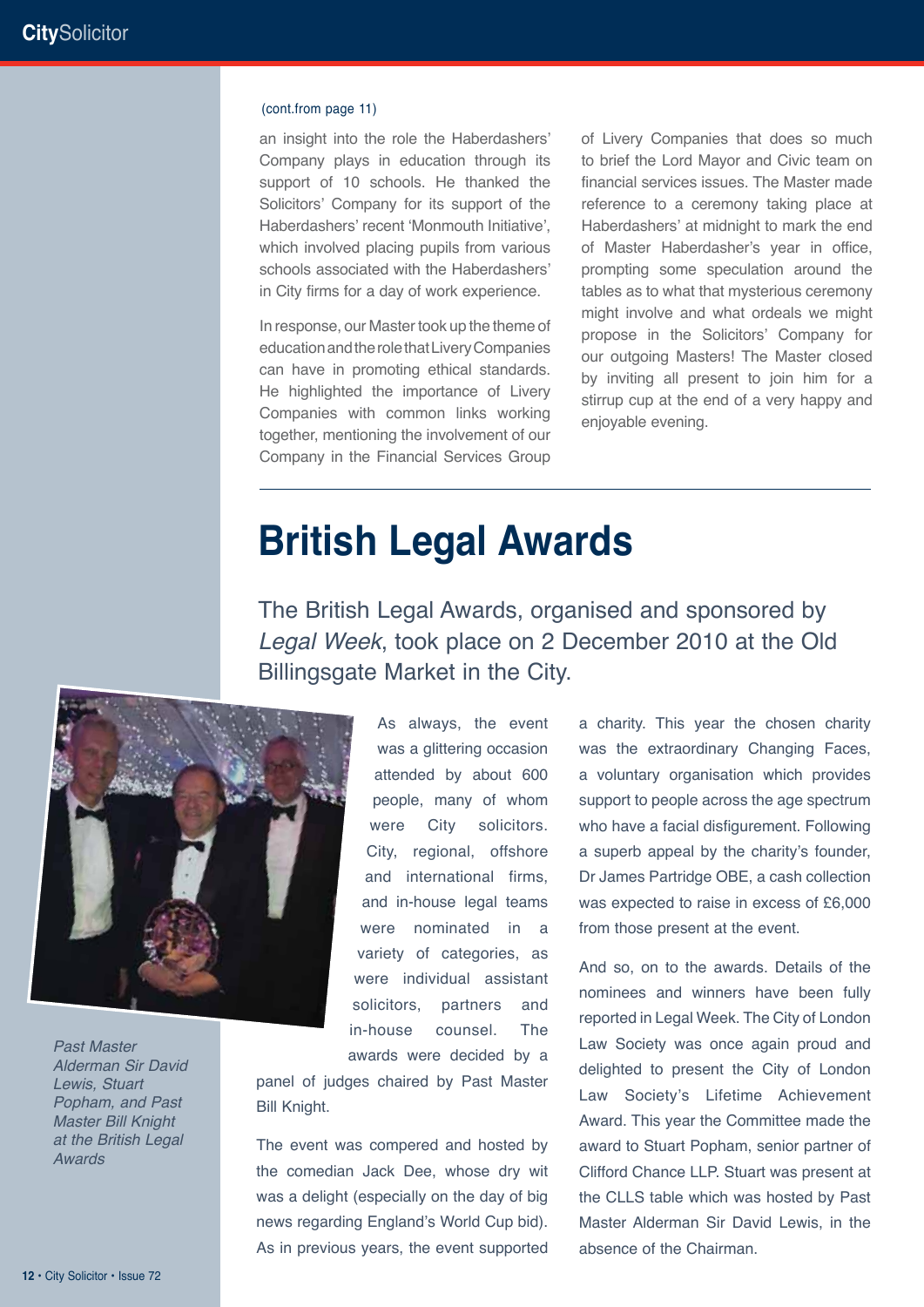*From Left to Right, Anna Mills of Hogan Lovells (runnerup), Margie Butler, Chief Executive of the Mary Ward Legal Centre, Sally Gill of the College of Law (winner), Helena Kennedy QC and Peter Adams, Immediate Past President of the City of Westminster &* 



# *Holborn Law Society* **Wig & Pen Prize 2010**

We are pleased to announce that this year's Wig & Pen Prize for pro bono work, recognised the outstanding achievements of two separate candidates. Sally Gill of the College of Law was awarded the First Prize and Anna Mills of Hogan Lovells International was the runner-up.

The Wig & Pen Prize is awarded jointly by the City of London Law Society and the City of Westminster and Holborn Law Society and this year's presentation was made at the Mary Ward Legal Centre Annual Lecture on 9th November which took place at Freshfields Bruckhaus Deringer. We are delighted that Helena Kennedy QC was the guest speaker.

The Prize (comprising the silver Wig & Pen Ink stand and £1,000 for the winner's charity and £500 for the runner-up's charity) is awarded to individual solicitors, up to five years qualified who practise in the areas of City of London and City of Westminster and Holborn Law Societies. The essential criteria for the judges are a significant contribution to the quality of justice in their communities, and helping to ensure that the legal system is open and available to all. In particular, the judges consider the length of time involved in giving free legal advice to people who have otherwise failed to obtain access to justice, as well as the significance of the candidate's service to their clients and their community.

This year, the judges chose Sally Gill, a supervising solicitor at the College of Law Legal Advice Centre for this year's First Prize. Sally (who qualified in 2006) was recognised for her work in setting up and

running an employment telephone advice line, as well as volunteering as a solicitor at the Mary Ward Legal Centre. In addition, Sally has also worked on the South London Law Society's twinning programme with the Law Association of Zambia which has involved travelling to Zambia and advising on setting up free legal advice schemes and increasing access to justice. She has also organised return visits to London for groups of Zambian lawyers. The judges noted Sally's enthusiasm, commitment and dedication to her clients, her students and colleagues.

As runner-up, Anna Mills of Hogan Lovells impressed the judges with her outstanding pro bono work on a landmark Court of Appeal case which gave relief to a rape complainant accused of malicious prosecution by her alleged rapist. Had this case not been successful, victims of rape could have faced the automatic prospect of claims for malicious prosecution, which clearly could have a detrimental impact on the number of rapes being reported in the future.

The City of London Law Society and the City of Westminster and Holborn Law Society agreed unanimously that Sally and Anna both deserved to win the Prize this year.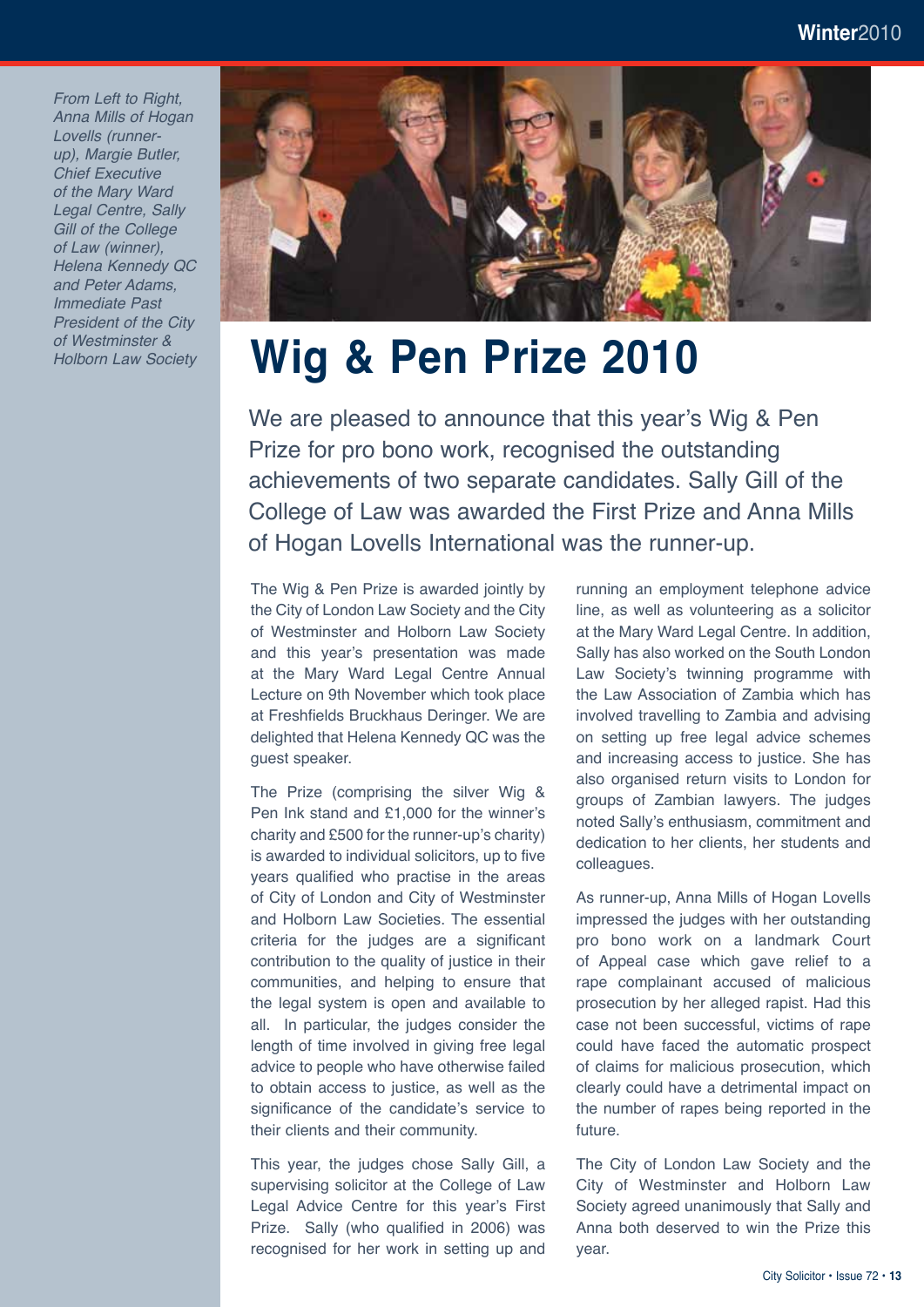#### **City**Solicitor

**Neil Cameron Clerk** City of London Solicitors' Company



### **The Monmouth Enterprise Initiative**

The Solicitors' Company was delighted to be approached by the Haberdashers' Company earlier this year to support their Monmouth Enterprise Initiative.

This initiative commenced five years ago and is funded by a generous gift from Lord Ezra, past Chairman of the Coal Board, the Ezra Foundation and the Haberdashers' Livery Company. The objective is to provide AS students (17 year olds) with an insight into the workings of the City and for them to come away with greater knowledge of a particular profession. This year the Haberdashers chose our profession with the aim of giving seventy students some experience of what it is like to work as a City solicitor.

The students were chosen from the seven Haberdasher schools being the Monmouth schools for Girls and Boys, the Haberdashers' Aske's schools for Girls and Boys in Elstree, Adams Grammar school in Newport, Shropshire, Abraham Darby

Academy in Telford and the Haberdashers' Aske's Federation incorporating Hatcham College and Knights Academy based in South London.

The seventy students attended a dinner at Haberdashers' Hall on Monday 8th November. Also in attendance were members from sixteen City law firms and representatives from both the Haberdashers' and the City Solicitors' Companies. John Young, Co-Chair of Hogan Lovells entertained the students with stories from his varied career. He told them of the changes he had seen in the profession and about what it is like to work in a multi-national firm of City solicitors today. Henrietta Jackson-Stops an Associate from Allen and Overy who is also a Liveryman of the Haberdashers'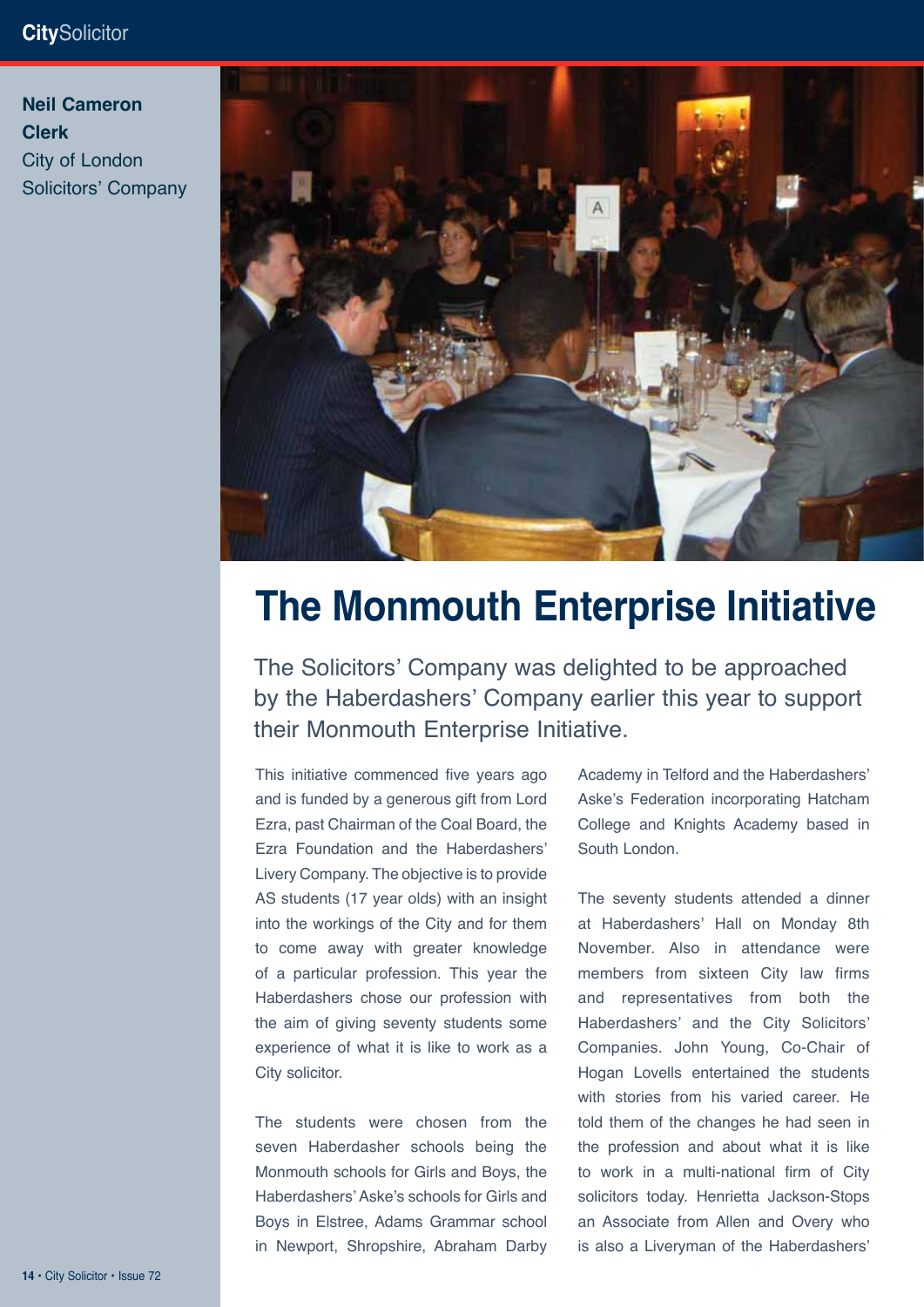Company also spoke to the students about her career to date emphasising the importance of having a flexible approach to keep your options open. All sixteen firms put on tailor made programmes for the students and ensured that they met a range of trainees, associates and partners

"We were delighted that sixteen firms volunteered for this important initiative and that they ensured that all the students were able to gain a valuable insight into working at a large City law firm."

The students clearly enjoyed what they heard as there was a flood of questions and the evening had to be brought to a close while the students were still in full flow with a few words from the Masters of the two Companies.

On the Tuesday morning all of the students somehow managed to meet at Haberdashers' hall at 8.30 am to be sent off to one of sixteen City firms in groups of four or five. In all cases the groups were from different schools to ensure that they also gained the experience of mixing with students from other schools and backgrounds. so that they gained a good insight into the work of a City Solicitor. It was a great relief for the organisers to see all the students return to Haberdashers' Hall at the allotted time to make their way back to their localities. Numerous thank you letters have been received with a number of the students clearly intent on studying law with a view to applying to City firms in due course. Many thanks go to the firms that agreed to participate in this initiative. They are Allen & Overy LLP, Ashurst LLP, Baker & McKenzie LLP, Davies Arnold Cooper LLP, Herbert Smith LLP, Hogan Lovells International



LLP, Macfarlanes LLP, Mayer Brown International LLP, Reed Smith LLP, Simmons & Simmons LLP, Skadden Arps, Meagher & Flom (UK) LLP, Slaughter & May, Stephenson Harwood, Travers Smith LLP, Watson Farley & Williams LLP and White & Case LLP. The last word goes to the Master, David Wootton who said, "We were delighted that sixteen firms volunteered for this important initiative and that they ensured that all the students were able to gain a valuable insight into working at a large City law firm."